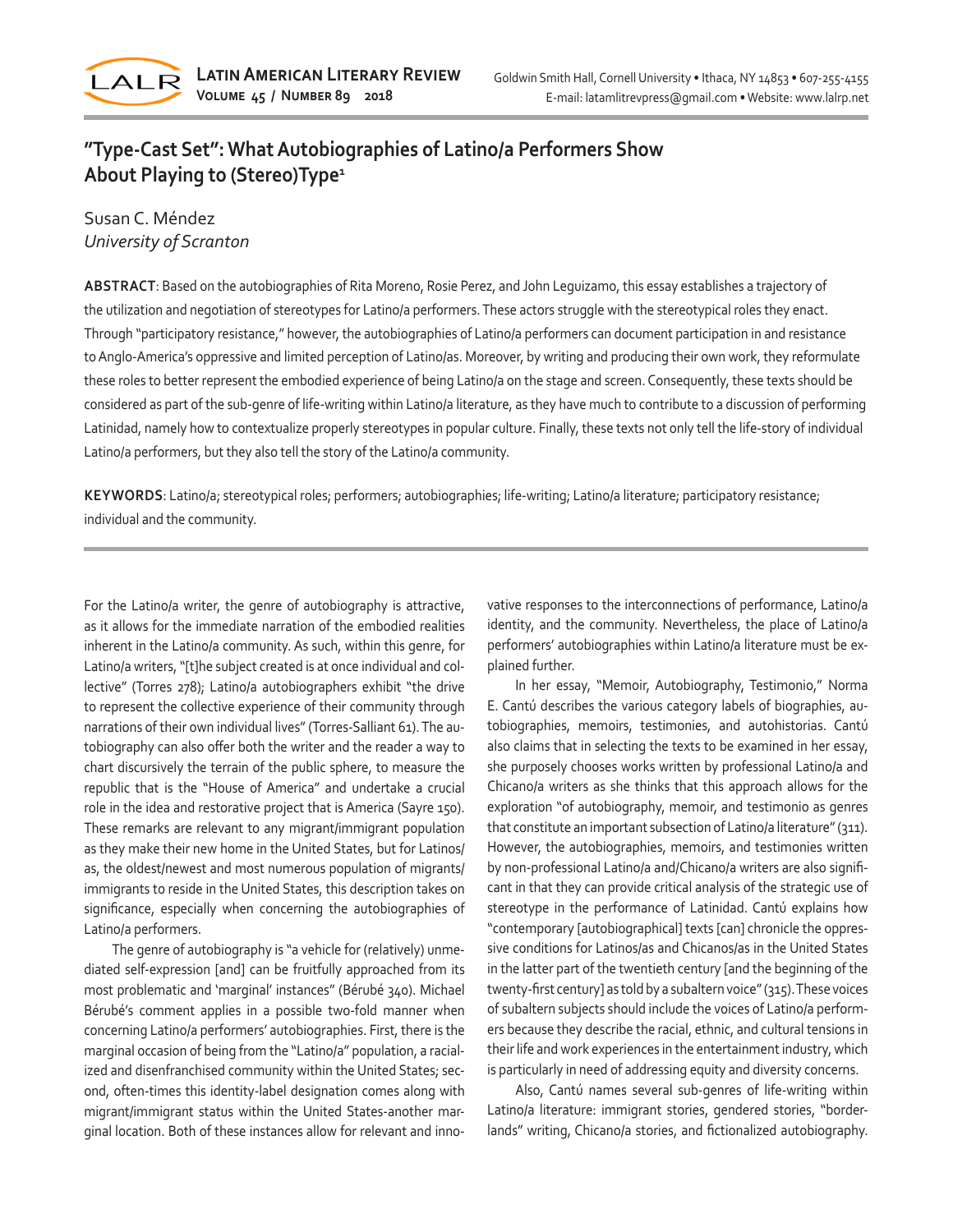These sub-genres can all apply to Latino/a performers' autobiographies. Many Latino/a performers have migrated/immigrated to the United States in order to seek the American dream of success. Moreover, Latino/a performers' autobiographies can speak to issues of gender and living in a "borderlands," as well as connect to other, larger stories within Chicano/a life-writing. Lastly, Latino/a performers' autobiographies provide a productive, real-life contrast regarding the political, social, and cultural tensions that affect the Latino/a community when considered alongside texts of the subgenre of fictionalized autobiography in Latino/a and Chicano/a lifewriting. Autobiographies written by Latino/a performers address strongly the central question of what does it mean to perform Latinidad? Granted, they approach this question as it applies to their roles for the screen and the stage, but the way they address this question affects how they see themselves and function as real but "othered" performers/actors who represent the Latino/a community. This dual approach to the question of performing Latinidad mirrors the fictional and real-life basis of stories in the sub-genre of fictionalized autobiography in Latino/a life-writing. In short, autobiographies of Latino/a performers deserve to be considered part of the overall genre of life-writing within Latino/a literature.

Additionally, I turn to the methodology utilized in José Esteban Muñoz's *Cruising Utopia: The Then and There of Queer Futurity* to further place Latino/a performers' autobiographies in relation to what has come in the past and what will be in the future within the Latino/a community and its literature. Muñoz describes his project: "At the center of *Cruising Utopia* there is the idea of hope, which is both a critical affect and a methodology. … My approach to hope as a critical methodology can be best described as a backward glance that enacts a future vision" (4). Muñoz applies hope as a methodology in order to revive a sense of critical utopianism, which can combat the anti-relational bend of Queer Studies today (10-11).<sup>2</sup> But, I want to take Muñoz's idea of hope as a critical methodology that 'can best be described as a backward glance that enacts a future vision' and use it to analyze how Latino/a performers write about the stereotypical roles they are offered. I contend that recent autobiographies by Latino/a performers demonstrate a way for the readers/ viewers to perceive hope as a critical methodology. These Latino/a performers, over the years, detail their frustrations and actions to rework Latino/a stereotypical roles. The subject matter of Latino/a stereotypical roles in these texts provides a stage for all to see the enactment of hope as a critical methodology and how it links the present to the past and the future.

In this essay, I argue that Latino/a performers' autobiographical works, specifically Rita Moreno's *Rita Moreno: A Memoir*, Rosie Perez's *Handbook For An Unpredictable Life: How I Survived Sister Renata and My Crazy Mother, and Still Came Out Smiling (With Great Hair)*, and John Leguizamo's *Pimps, Hos, Playa Hatas, and All the Rest of My Hollywood Friends*, demonstrate recognition and hopeful strategic use of Latino/a stereotypes in order to establish a trajectory of the utilization and reformation of stereotypes for Latino/a

performers. The way these Latino/a performers chronicle and negotiate the question of stereotypical casting reflects their struggle to represent accurately their community within larger society. This dual focus on the individual and community in Latino/a performers' autobiographies is an interesting distinction. It provides a useful contrast with traditional white male autobiography, the most famous American example being *The Autobiography of Benjamin Franklin*, which focuses solely on the exceptional individual. These texts strengthen the knowledge-base of the life-writing genre of Latino/a literature. I examine the roles Moreno was offered and her inability to refuse said roles and still work (with the singular exception of her role as Googie Gomez) to establish a baseline history of Latino/a stereotypes in Hollywood. Then I move to an analysis of how Perez handled overt Latino/a stereotypical roles. The end of her book and the majority of Leguizamo's work highlight the need for Latino/a performers to negotiate the stereotypical roles that they are offered to sustain their individual careers yet put forth honest portrayals of their home communities. These performers have been struggling with the stereotypical roles that they enact and have realized the necessity of writing and producing their own work and reformulating stereotypes into prototypes, which John Leguizamo defines as the building blocks of comic theatre. In this way, lives and experiences of Latino/a individuals and the Latino/a community overall are validated in the past and present, both in real-life and on the stage.

#### *From Rosita Dolores Alverio to Rita Moreno*

Rita Moreno's first movie role is as Dolores Guerrero in *So Young, So Bad*. This role is not a Latina stereotype. Dolores Guerrero is no smoldering sexy spitfire; Moreno describes her as a soft, sweet, 'plaintive' character, who is prone to crying and playing solitary songs on her guitar (79-80).<sup>3</sup> She asserts that Dolores Guerrero's ethnicity is "exaggerated in a positive way" in that her "screen family—so generically ethnic they seem to be of every nationality" appear jovial and festive as they arrive to visit her in jail with food and song (80). After MGM signs Rita Moreno as its Latina Elizabeth Taylor, she acquires two other roles in *The Toast of New Orleans* (set within New Orleans' Cajun community) and *Pagan Love Song* (set within Tahiti)*.* Moreno states, "In both pictures, I play 'cute' ethnics and employ my newly invented 'universal ethnic accent,' which is a coy pidgin English of no discernible authentic origin" (92). Later, she expands on this implicit self-critique: "However, now when I reconsider the film, I am a bit embarrassed by the disrespect it shows to Tahitians. Nineteen fifty was a different time, and it was routine to show such blatant disregard for native people, who were treated in this film with a celebratory condescension. … I am afraid that I embodied every cliché of the coy, childlike Polynesian as Terru" (95). Moreno easily labels the stereotypical aspects of playing a native person from Tahiti but could not articulate a critique of the subtler ethnic stereotype attributes in the role of Dolores Guerrero in *So*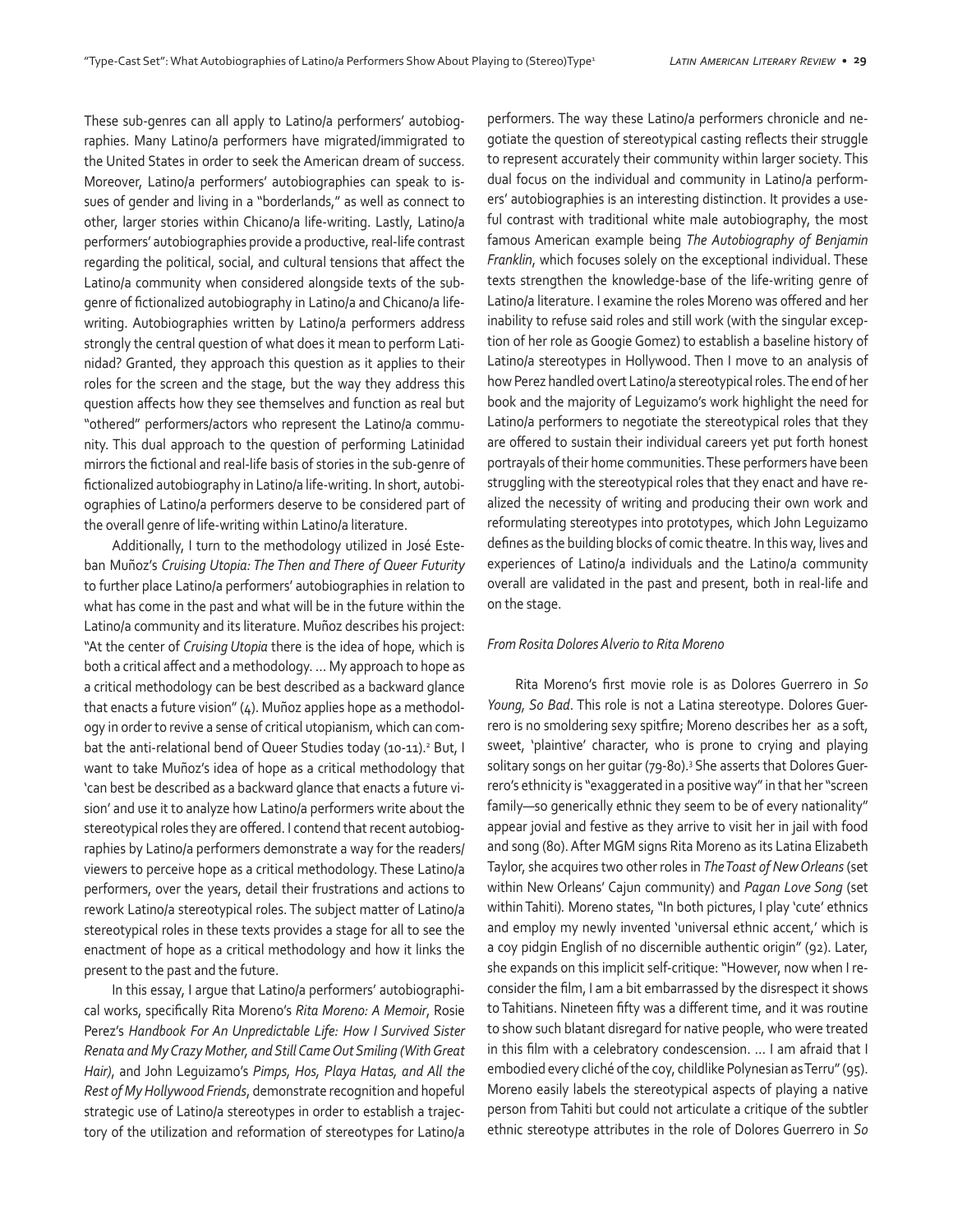*Young, So Bad*. Admittedly, this critique for Moreno is only possible in hindsight and not at the time when she was playing these roles. She writes, "Did any of this strike me at the time as racial stereotyping? I was eighteen, wearing a sarong and ensconced on a tropical island set with stars on location in Hawaii. What do you think?" (96). The luxury of being a part of the film industry, along with Moreno's youth and inexperience, kept her from making a thorough analysis of the ethnic and racial stereotypes at hand.

Furthermore, the necessity of earning a paycheck prevents Moreno from taking issue with the roles she is offered. She explains, "To work, I had to jump into deep schlock, and this was the era of the worst of my Lolita/Conchita Hispanic spitfires in low-cut blouses and dangling hoop earrings. I would do whatever it took—take whatever job—if it kept me among 'the stars'" (106).4 Here is where the strategic use of the Latino/a stereotype begins: in the Latina performer's basic quest of earning a livelihood and keeping the prospects of future success alive for herself and her community. Moreno banks on her ethnic appeal and does not fail. Her roles ranged from the Latina spitfire to Native American and Arab maidens and slave girls. Part of this job security results from the gender and sexual stereotypes in play as well as ethnic and racial stereotypes: "As I look back on my Indian maiden period, I can see that the films also all had a barely veiled sexist slant: that girls should be captured, writhing, and either enjoy submitting or kick till the bitter end" (111). Gender and sexual stereotypes of the woman who wanted to submit herself to her man's every desire are in circulation at this time and provide another overlay to the ethnic and racial stereotypes inherent within movie roles. Moreno had no choice but to accept these roles, especially if she wanted to be successful. She explains, "Besides, during much of my young screen life in Hollywood, there was no other way for me to go than for those sexy, ethnic roles. If I didn't want to do that, if I wanted to concentrate on principles rather than on getting work, I would never have made another film, and I never would have been on television. You played the game however you could" (152). There is no other way to stay vital in the industry than to make strategic and necessary use of the ethnic, racial, and even gender and sexual stereotypes; principles were negotiated in playing the game. Not even being an award-winning actress makes a difference for Moreno.

The role of Anita in *West Side Story* proves to be of immeasurable significance for Rita Moreno for it gives her the chance to play "the epitome of the great ethnic role" (183). While Moreno had been bombarded with her fair share of Lolita and Conchita roles in her young career, she jumps at the chance to play Anita because this character "was Puerto Rican, and she was fighting for her rights. She had plenty to say about what was wrong in America—and in the world" (183). The role seemed tailored to Rita Moreno as her story of being a recent arrival from Puerto Rico and living in New York City was Anita's story as well. Yet, limited racial imagining and understanding was evident in the make-up and casting of the movie.5 Despite these issues, Moreno excelled in the role of Anita and won an Oscar for Best Supporting Actress in a Film. Based on a friend's report, Moreno describes the reception of her Oscar win by her community: "[T]here was a sacred silence in El Barrio—Spanish Harlem… My people were holding their collective breath. And what an outcry when I won! People were literally hanging out their windows, yelling, 'She won! She won! She did it!' What they were really saying was '*We* won!'" (192). Rita Moreno was the first Latina to win an Oscar, a notable achievement for herself and her community. At this moment, the autobiography of Rita Moreno is both about the individual and the community much like the autobiographies by Perez and Leguizamo. But, the winning of the Oscar procured no big Hollywood roles for her. Moreno found herself more type-cast than ever: "It might have been because I had played a definitive Hispanic role that I was being offered only parts in gang movies and B movies…I took some of those parts because I needed the work" (202). She has to continue making strategic use of the Latina stereotype in the roles offered to her. One such key strategic creation and use is the character of Googie Gomez.

Googie Gomez was a character that Moreno created during her recreational time with her show-business colleagues. One night at a party, the host James Coco implores, "'Rita, do that crazy Latina woman for Terry'" (240), and Moreno enacts her character for the playwright, Terrence McNally, who is so impressed by the performance that he writes Googie Gomez into his play *The Ritz*. But, who was Googie Gomez? Rita Moreno explains, "She was *the worst*  Hispanic cabaret singer of all time. Her gestures were operatic, her eyelashes were a mile long, and her makeup was applied with a trowel. … Finally, though, it was Googie's mispronounced English which I owe to Mami—that placed her in the Terrible Performer Hall of Fame" (241). The character of Googie Gomez presents an alternative stereotype of the Latina alongside the hot-blooded spitfires and the passive virginal beauties, which date back to the 1920s in Hollywood. Richie Pérez explicates, "Early films projected one additional stereotype of Latin women: the frivolous Latina whose accent and actions were meant to be laughed at" (151). Pérez invokes Carmen Miranda, analyzing how such a role turned Latin American women into silly but erotic performing dolls.

However, Moreno's creation and execution of this role was over-the-top for the ultimate purpose of critique. According to Mary C. Beltrán, "Googie Gomez is a caricature who constantly calls attention to her own outrageousness and thus to the absurdity of the societal assumptions on which such characters are based. … From these beginnings, the role of Googie Gomez was a perfect showpiece for Moreno's talents and one which she was able to help craft" (83). The creation of Googie seemed to fit particular needs of Moreno that stem from her career experiences and articulated a hard-toword critique of how Latina stereotypes work in Hollywood. In an interview with Shaun Considine of *The New York Times*, Rita Moreno confirms her critical use of Googie Gomez: "By playing Googie, I am thumbing my nose at all those Hollywood writers responsible for lines like, 'You Yankee peeg, you rape my seester, I keel you!' Those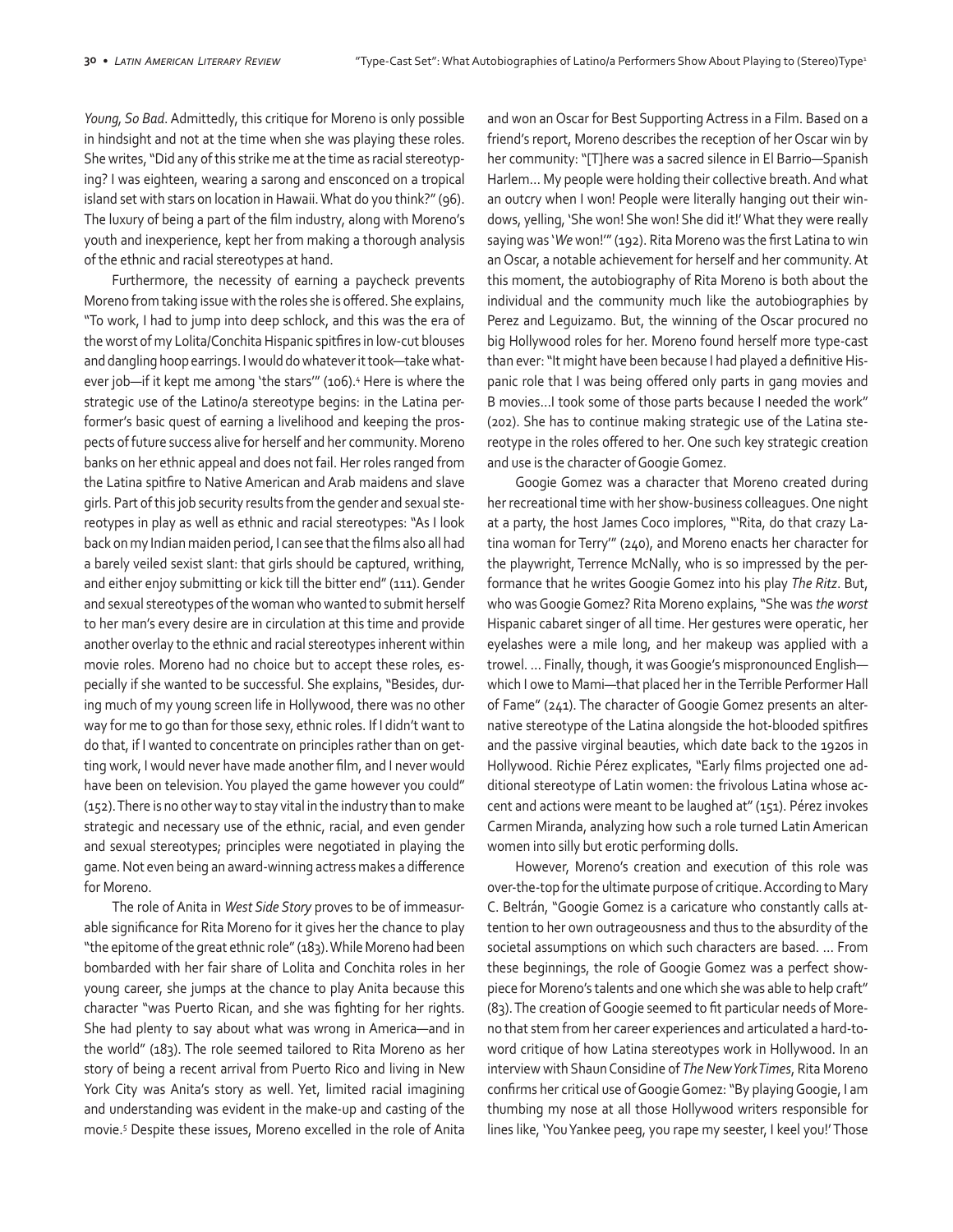writers were *serious* and Terrence is not. All the characters in *The Ritz* are caricatures and that's how I play Googie, outrageously!" (Beltrán 83). Moreno performs this role with the intention of demonstrating its insulting artificiality, and does it so well that she wins the Tony for her role in *The Ritz* in 1975. Her "appeal in and apparent enjoyment playing the role of Googie Gomez serves as a vivid illustration of the power of satire, when accompanied by creative agency, to begin to lessen the power of Latina/o stereotypes" (Beltrán 83). What Moreno achieves with Googie Gomez anticipates Rosie Perez and John Leguizamo's moves to write and produce works of their choice and resonates with Leguizamo's bid to rework stereotypes in the interests of the individual performer and the Latino/a community; it only differs in its singular iteration and parodic intent.

In the end, the role of Googie Gomez "highlight[s] shifting [racial] paradigms of Latina/o representation by the 1970s" and "Rita Moreno's creative agency in the character's development is instructional also regarding the importance and impact of Latina/o creative control in the construction of Hollywood portrayals of Latinidad and promotion of Latina and Latino stars" (Beltrán 65). By the 1970s, patterns in role creation and casting are changing in Hollywood; however, that does not mean that actresses like Rita Moreno had problem-free careers. Moreno tells of how when she was sixty, her agent set up an audition for her with a famous director, which would be an honor except the audition was to play a Mexican whorehouse madam who speaks only two lines of Spanish in the whole movie (270). The readers can see that the Latina stereotype does not evolve so much as age from the 'smoldering sexy spitfire' to 'whorehouse madam.' Nonetheless, Rita Moreno's career shows that while ethnic, racial, gender, and ageist stereotypes are pervasive, they cannot impede success. In her autobiography, Rosie Perez shows a similar awareness and tenacity about the roles offered to her.

# *Rosie Perez's Version of Doing the Right Thing*

The last third of Rosie Perez's *Handbook For An Unpredictable Life: How I Survived Sister Renata and My Crazy Mother, and Still Came Out Smiling (With Great Hair)* addresses how she handles ethnic, racialized, and gendered stereotypes of Latina roles and describes the evolution of her performance career, which starts with dance clubs in Los Angeles. This is where an eighteen-year old Perez and her friends were recruited to be dancers in an episode of *Soul Train*. When dancing for Don Cornelius before getting picked to be featured on an episode, Perez received her first lesson about what it would take to have a successful career as a performer: "When I started to speak on the first take, Don Cornelius gave me an incredulous look regarding my accent. I lessened it; he gave me a nod of approval. Instantly, I felt ashamed. I had made my first conscious effort not to sound ethnic" (217). Where Moreno described perfecting her 'generic ethnic accent' in order to keep being cast in 'exotic' roles, Perez describes lessening her accent in order to get screen time; furthermore, Perez describes herself as instantly ashamed, whereas Moreno can only register similar feelings in hindsight.

Rosie Perez's performance on *Soul Train* jump-starts her performance career, and she lands an audition for the casting director of *Do the Right Thing.* Reading for this movie proved meaningful for Perez. She recalls, "I knew immediately after reading the script that the film was going to have big political ramifications, that it was going to ruffle a few feathers, and that excited me" (234-235). This movie does offer an intense meditation on the utilization of the racial caste system in the United States; one specific unsettling feature about it is the stereotypical construction of Rosie Perez's character. Perez plays Tina, a single Latina mother who lives with her child and judgmental mother and nags the father of her son, Spike Lee's character, about time and money. Yet, Rosie Perez makes no mention of these more salient points concerning the ethnic, racial, and gender stereotypes involved in the character of Tina. Again, this moment echoes Moreno's lack of critical reflection when describing the role of Dolores Guerrero in *So Young, So Bad*. Perez displays critical evaluation when she feels shame for inhibiting her accent on *Soul Train* but not in reflecting on the role of Tina in *Do the Right Thing.* Her evaluative abilities are inhibited more than likely by the greater prestige of the film industry and her belief that *Do the Right Thing* was going to be a critical success. Perez further describes how she wanted to have a chance at auditioning for different roles, but her agent at the time gave her problematic advice: "She further suggested that I try to sound less ethnic. 'Yes, that, and, well, if you change your hair color, maybe a little nip.' 'You mean look less ethnic, too? She shrugged her shoulders, 'Everyone does it'" (251). Even with the best of intentions, Perez had an uphill battle in getting to perform less stereotypical Latina roles, but she did achieve some success. Compared to Moreno, Perez more quickly moves from the strategic use of the stereotype to an active fight against said roles and a rewriting of them. Perez is in a better position to "do the right thing" herself.

The next notable film Perez did was *White Men Can't Jump*, and her recollections of the audition process for this film speak to the hard work necessary in changing stereotypical casting and role-creation. From the start, Perez lobbied to audition for the role opposite Woody Harrelson: "I fought like hell to be seen for *White Men Can't Jump*. They wanted an Italian American or Irish American girl. It was tough, even for CAA, to get me an audition, but they pulled it off! I was the only girl of color in the waiting room. Four A-list actresses sat there, artificially confident" (272). The description here verifies how studios get set in their ideas about how to cast a film for financial success, i.e. in a way that assures mainstream audiences will pay money to go see it. At the time, the studio's prejudices about who to cast for financial success were valid as neither Perez nor any other Latina actress at the time was a bankable film star. This is the period between the eras of Carmen Miranda and Jennifer Lopez. Accordingly, securing the role was not easy even though Perez had support; she writes, "I went through several callbacks. The studio, as I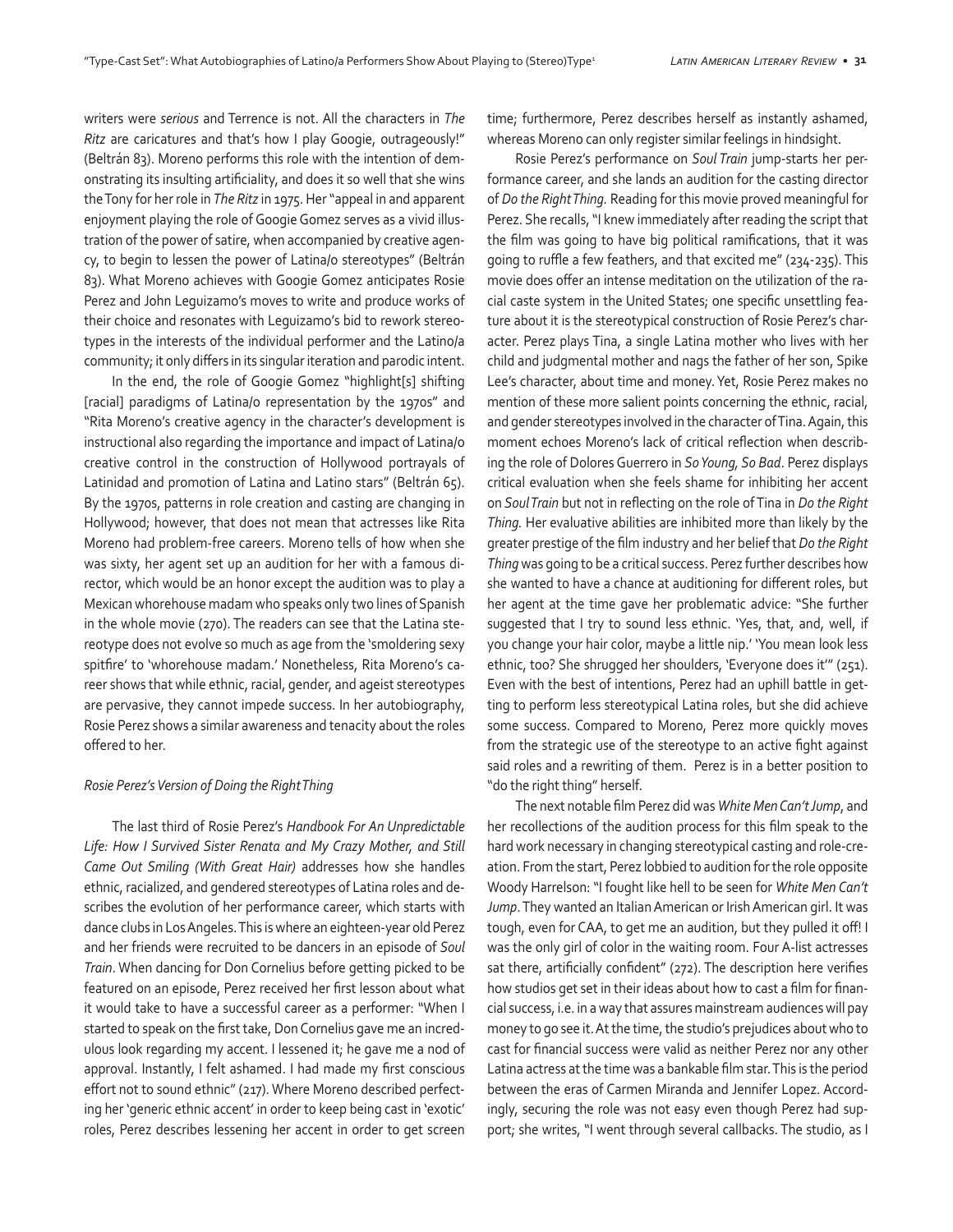was told, had a problem that I was Puerto Rican; they were worried about the interracial aspect. Here we go. Woody and Ron fought for me, as did the producers. And I finally got the part!… That's the only way things change—when everyone joins the fight and you're not the only one rushing up the hill" (273). Perez's comments emphasize not only how many sectors of the film industry need to be involved to revise the practices of stereotypical role-creation and casting but also show implicitly how this effort must go beyond the Latino/a members of the industry. The responsibility for a just and realistic depiction of the Latino/a community and society rests not only with Latinos/as, since a majority of Hollywood producers, directors, and writers are Anglo.<sup>6</sup> For Perez, *White Men Can't Jump* was a success, which lead to her most successful film venture.

Getting cast in *Fearless* was just as arduous as getting cast in *White Men Can't Jump*. Again, Perez's agents had to fight hard for her to get an audition. Perez recounts: "*Fearless* was a long shot too, especially since they wanted an Italian American for the role even though the real-life person the character was based on was Asian-American, a survivor who lost her baby in a major plane crash that they both were on" (277). The reader can note here how there is still an attempt at type-casting going on that is based on an idealization of the actual survivor in question; there is no insistence on a consistent portrayal of the real Asian-American woman who lost her baby in the plane crash. Instead, there seems to be a desire to cast the role with a race/ethnicity that the mainstream audience will pay to see in the theatres. At the conclusion of her audition, Perez explains the mixed messages she received about her reading: "I mean, I did think I read well, but I didn't believe that he [film director] liked me, because he asked me about my nationality and background" (278). Despite box office success and critical praise, questions of nationality/background, as they pertain to the practice of type-casting, go hand-in-hand with stereotypical roles as problems that plague the career of any ethnic/raced performer, especially Latinos/as. Regardless, Perez got the role and performed so well that she received an Oscar nomination for Best Supporting Actress. Although Perez did not win the Oscar that year, her performance and the reception it received were memorable.

Rosie Perez closes her autobiography by mentioning her continued quest to act in non-stereotypical Latina roles. She writes, "I would still be offered stereotyped roles, and I still turned them down. But I could wake up each morning and look at myself in the mirror and get respect. I did independent films that I felt proud of, and became proactive and produced two projects for HBO, *Society's Ride* and *Subway Stories*, along with a movie, *The 24-Hour Woman*" (303). Her focus on independent projects and her choice to produce projects for major cable channels is perhaps the next stage in the trajectory of making necessary and strategic use of Latino/a stereotypes for the Latino/a performer: writing and producing works of one's choice. This move to write one's own character was seen with Moreno's creation of Googie Gomez. Such an effort can revise Latino/a stereotypes. Contemporary Latino/a performers such as

Rosie Perez and John Leguizamo have a greater ability to conceive of this possibility.

### *John Leguizamo's Prototype Quest*

Early in *Pimps, Hos, Playa Hatas, and All the Rest of My Hollywood Friends*, John Leguizamo states an awareness of being part of a Latino/a performer legacy and stresses a need to write and produce his own work in order to reshape Latino/a stereotypes, which is reflected consistently in his one-man shows. He describes, "It's all about what comes with the fame and fortune—power. The power to control my own destiny, the clout to shape my own career. Being in a position to create work for a lot of other Latin artists. … I know it isn't all my doing. I'm standing on the shoulders of a lot of Latin brothers and sisters who came before me—which is good, cuz I ain't that tall"(6). Leguizamo explains how he owes where he is in his career and what he can do to the long line of Latino/a performers who came before him, and also that the power he has to develop opportunities is something that he owes to himself and other Latino/a performers. It is this "debt" to those who came before him and to those who surround him now that prompts Leguizamo to wrestle with the stereotypical Latino roles that he is offered. He writes,

We were like this invisible race in America—like our aspirations, our experiences, our contributions to America didn't count. Nobody was documenting us. … I felt a longing to create some kind of legacy, a memory about surviving, about people who made it against the odds. If you're a minority in this country and you want to see your people accurately documented, it's a do-it-yourself project. (76)

A community's need to be documented, and its duty to do so is telling. John Leguizamo takes on this responsibility in his larger body of work. But it is not easy work as he later details the difficulties in separating and choosing the positive versus the negative stereotypes for Latino/a performers.

Specifically, the art of nuance can be lost in the quest for political-correctness. Leguizamo does not want "to fall into the trap some minority writers do, of trying to counter the ridiculous negative stereotypes with ridiculously positive stereotypes" (76). He wants to write complex and flawed characters: "I wanted to create real Latin people, a gallery of characters, good and bad, strong and weak, warts and all. Of course, they had to be 'real' within a comic context, so they had to be kind of broad. But they weren't stereotypes. They were prototypes. Prototypes are the foundation of comic theater" (76-77). These broad, accessible characters who are composed of both strong and weak attributes are at the heart of John Leguizamo's one man-shows, including *Mambo Mouth*, *Spic-O-Rama*, *Sexaholix*, and *Freak*. They are what make his work engaging, and it is interesting to read how he conceives of these characters as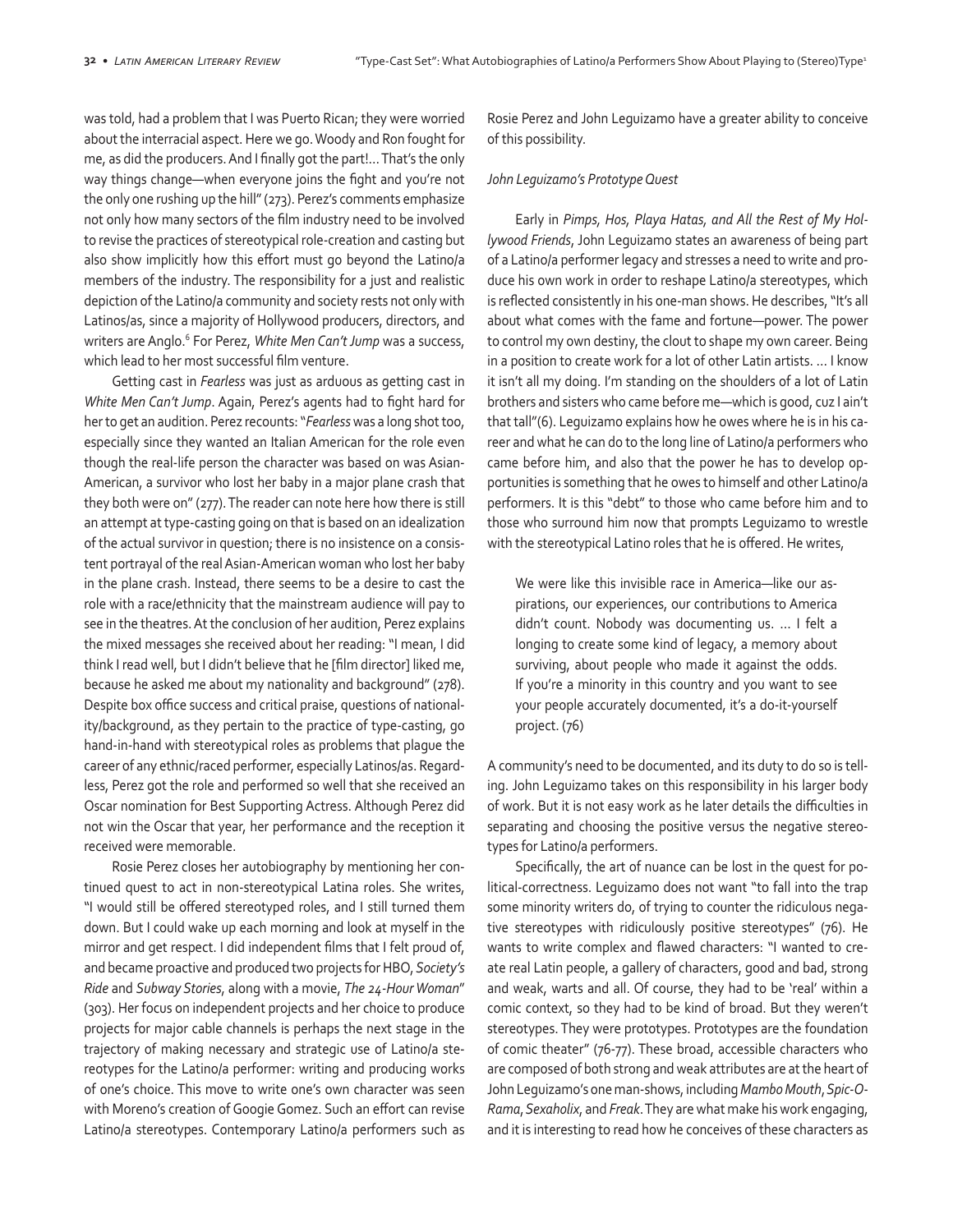realistic in that the viewer must accept the bad with the good. What matters is not only the entertainment value of his characters but the realistic portrait of a community that they can compose. Though his approach to stereotypes in the Latino/a community is reasonable, Leguizamo has to defend repeatedly the creation of his characters.

During the successful production of *Mambo Mouth*, John Leguizamo received highly-charged publicity, which was interestingly controversial, often along ethnic lines, concerning his show. *The New York Times* critically praised this production and gave column space to Leguizamo so he could detail some of his thoughts about what it means to be Latino artist. In his autobiography, Leguizamo quotes from the beginning of this article to explain how the Latino performer of his day, after being exposed to very few cultural and media icons in the Latino community, still has few options to choose from when it comes to acting roles; the Latino actor can only make a living by playing to type, which in his case means acting as the drug dealer in the *Miami Vice*-esque shows.7 Interestingly, he moves from this description to forecast a Latino/a future:

Anyway, I went on to say that things were changing. There were more and more Latins in the country, and we weren't going to keep playing to the stereotypes—we were gonna start telling our own stories our own way. We weren't going to totally assimilate, the way some previous immigrant cultures had done. We weren't going to quietly melt in the pot. Instead, I predicted we were going to "co-assimilate." And one day the country would 'come to understand and respect' us. … We're not just blending into the soup, we're changing it as much as it changes us. (84-85)

In this brave, new Latino/a future, stereotypes will be rejected, and Latino/a community members will be telling their own stories in their own way. Assimilation, as achieved in previous generations, will no longer be the norm in terms of cultural integration. What Leguizamo describes is the process of how Latino/a culture and American culture are transformed "equally" by their engagement with one another, resulting in a new type of "American" cultural experience. This is a large claim to make about the Latino/a community in the United States. Notably, Leguizamo asserts that the fifteen years that had passed from when he stated these ideas in *The New York Times* article to the publication of his autobiography had proven his predictions correct. Of course, if this claim is to be believed, it did not happen without the effort of cultural workers like John Leguizamo.

With the production of Leguizamo's then new project, *Spic-O-Rama*, the cultural and political work of re-shaping Latino/a stereotypes reached a notable moment when it addressed the root word of *Spic-O-Rama*. Leguizamo recounts how critics and many segments of the public rejected use of the term "spic" and criticized him for such prominent use of this word in his production.<sup>8</sup> Nevertheless, Leguizamo describes his use of "spic" in this work as an active community reclamation of the word: "And that's what I was up to. I'm a spic? Fine. I'm a spic. I'm spic-tacular. And my show is *Spic-O-Rama.* Spicspicspicspicspic" (115). He sees this production very much doing the same work as cultural productions and artifacts from other underrepresented communities that set out to reclaim words and phrases that pertain to their communities and are used often in a pejorative manner.9 He defends the characters he draws in *Spic-O-Rama*:

But there are no stereotypes in either *Mambo Mouth* or *Spic-O-Rama*. There's no *Miami Vice* villains, no drug lords, no two-dimensional Latin doorman or gardener. These people are three-dimensional characters. They've got depth and feeling. They've got whole characters and lives that you learn in the show. Stereotypes repeat common, usually false and demeaning generalities. These people are brand-new and whole. (115)

These prototype characters, with good and bad attributes, are the Latino/a characters that Leguizamo creates in his work both for the sake of comedy and verisimilitude. This reclaiming of the word "spic" and the creation of these prototype roles is in line with what other Hispanic and Latino/a autobiographers have done in the past.

In analyzing early twentieth-century autobiographies written by Mexican-American women and how they critiqued indigenous people at the time, Sonja Z. Pérez writes that these women writers took part in a process that she labels as "participatory resistance," which entails the simultaneous participation in and resistance to Anglo-American domination (288). Perhaps the best way to see John Leguizamo's work is to see it in line with this history of participatory resistance. In using the word "spic" and in creating real but broadly drawn characters in his productions, Leguizamo both participates in Anglo-American domination through the utilization of some common terms and stereotypical ideas associated with the Latino/a community, but he also resists Anglo-American domination in that his ultimate goal is reclamation of these terms and ideas to work for rather than against the Latino/a community. This is a more complex task than combatting a history of negative stereotypes with the representation of inaccessible and sometimes "overthe-top" positive stereotypes (116).

For example, there is *Empire* and its main character of Victor Rosa, which Leguizamo describes:

Victor is this ambitious, driven guy who, because he's in the ghetto, turns to drug dealing as the most viable route to success. *Empire* raises the legitimate question of who's the bigger criminal and has the worst impact on society the drug dealer in the Bronx who turns to crime because of his environment, or the Wall Street scam artist who rips people off for zillions because he can? (240)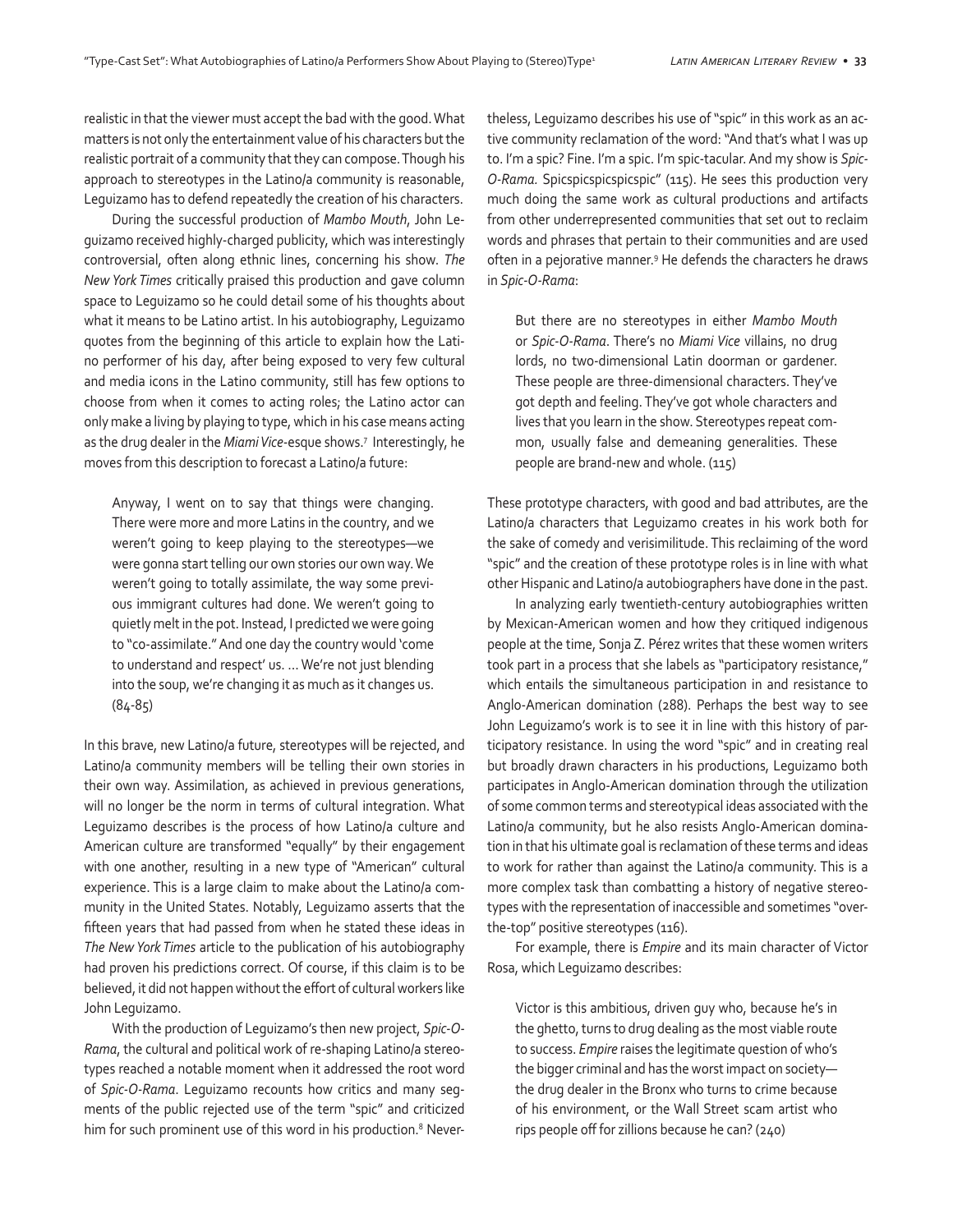Now, the readers and viewers can see the critical verve of participatory resistance. Though the character of Victor Rosa may present as a stereotypical Latino role, he lends his story to a larger and more important conversation about how society functions, in regard to the question of white-collar versus blue-collar crime. Pertaining to the reception of *Empire*, John Leguizamo details:

*Empire* was written and directed by a Latin man, produced by and featuring lots of Latins. And there's a certain segment of any minority community, usually the intelligentsia, who expect you to project only positive images of *la raza*. Like they think phony, all-positive stereotypes will cancel out the negative stereotypes. But it doesn't work that way. Stereotypes are stereotypes, and the truth is the truth. *Empire* has a lot of truth in it. I'm proud of it. (241)

The desire for the presentation of positive roles can be so strong, it outweighs the cultural and communal good that this film offers in that it employed many Latinos/as in the film industry and it lent itself to a larger discussion of the perpetuation of structural systems of injustice. Moreover, the questions implied by Leguizamo's final comments deserve attention: is the "truth" always so separate and distinct from the "stereotype"? Or is the relationship between the two far sticker and messier than we would care to admit? Is *Empire*  such a success because it starts off with the stereotypical Latino role of the drug dealer but then gives socio-cultural and historical contexts that make the role and the movie more significant? The value of Latino/a roles and projects involved in participatory resistance resides here: to not only present these truthful depictions but to pose questions and employ under-represented populations in the film industry. This move of participatory resistance is another stage in the trajectory of making necessary and strategic use of the Latino/a stereotypes process. Ultimately, all three autobiographies of these Latino/a performers show an evolution of consciousness when it comes to stereotypical Latino/a roles and projects that is inclusive of its address of the individual performer and his/her community.

#### *Wholeness for the Individual and the Community*

In her examination of three other Latina autobiographies, Lourdes Torres addresses how they are radical works "because they are about producing a consciousness and a movement which does not insist on their fragmentation" (285). This assertion can characterize the autobiographies of these Latino/a performers. These works are well-situated to discuss the creation of a consciousness that stresses wholeness over fragmentation, as they detail performers' efforts to write, enact, direct, and produce realistic characters in the interests of themselves and their home communities. These autobiographies are very pre-occupied with the questions of performing wholeness and identity as they pertain to characters and communities; roles do not have to be fragmented or a stagnant choice between positive or negative Latino/a stereotypes. Autobiographies by Latino/a performers illuminate how the construction of selves or realistic/ truthful roles is an evolving quest for these performers, who undertake it from all possible perspectives. All of these topics are relevant in the life-writing category of Latino/a literature. John Leguizamo summarizes this idea best when he comments on his film *Undefeated*: "Whatever else people think of it, I'm proud that *Undefeated*  succeeds in showing that Latin people aren't all just about ghetto stories. We can be successful. Because if you're Latin, you can't just be *good*-you gotta be ridiculously entertaining. You basically gotta do it all yourself. Write it, direct it, produce it, cater it, watch it, pay admission, and like it" (255). *Undefeated* is a film about the bargains a young Latino boxer from Jackson Heights, Queens makes in order to be successful. Leguizamo wrote, directed, produced, and starred in this movie. Because of this fact, this film gives him a great sense of pride and integrity. Except for the boxing angle, this could be Leguizamo's own life-story. It is this sense of wholeness evident for Leguizamo that resonates with the idea of Latino/a performers' autobiographies resisting fragmentation in the interests of the individual performer and his/her community.

José Esteban Muñoz closes his introduction to *Cruising Utopia*  by stressing the utilization of a critical lens "that is attentive to the past, for the purpose of critiquing a present" (18) and creating an enhanced future. Such a lens promotes use of the imagination. According to Muñoz, his book "asks one to cruise the fields of the visual and not so visual in an effort to see in the anticipatory illumination of the utopian" (18). John Leguizamo approximates these ideas the best in his autobiography. He states a clear acknowledgment of being part of a Latino/a performer legacy, in what he owes to those who have come before him and to those who will come after him. Leguizamo makes this realization by way of demanding, from himself, as a performer and writer, and his community, something more than just a turn to over-the-top positive stereotypical Latino/a roles as a way to combat negative stereotypical Latino/a roles. He uses his imagination to create more real but still broad, accessible Latino/a roles, and asks that others do the same in order to achieve just representations of the Latino/a community, a type of utopia in the visual arts world of the film and television industry. Rosie Perez approaches this realization as her autobiography ends on a note of career satisfaction when she continues to turn down the stereotypical Latina roles she is offered but opts to act in independent films and produce work she chooses. Finally, with Rita Moreno, the readers see how crucial a factor historical context is in analyzing the longevity of the Latino/a stereotypical role for the performer and the larger community. For much of her career, Moreno was not in a time or place to realize the lack of imagination inherent in many of her roles and do something about it with the exception of the role of Googie Gomez; such critique is only possible in hindsight. But the value of all three autobiographies for Latino/a literature is how they feature subaltern voices documenting attempts at whole